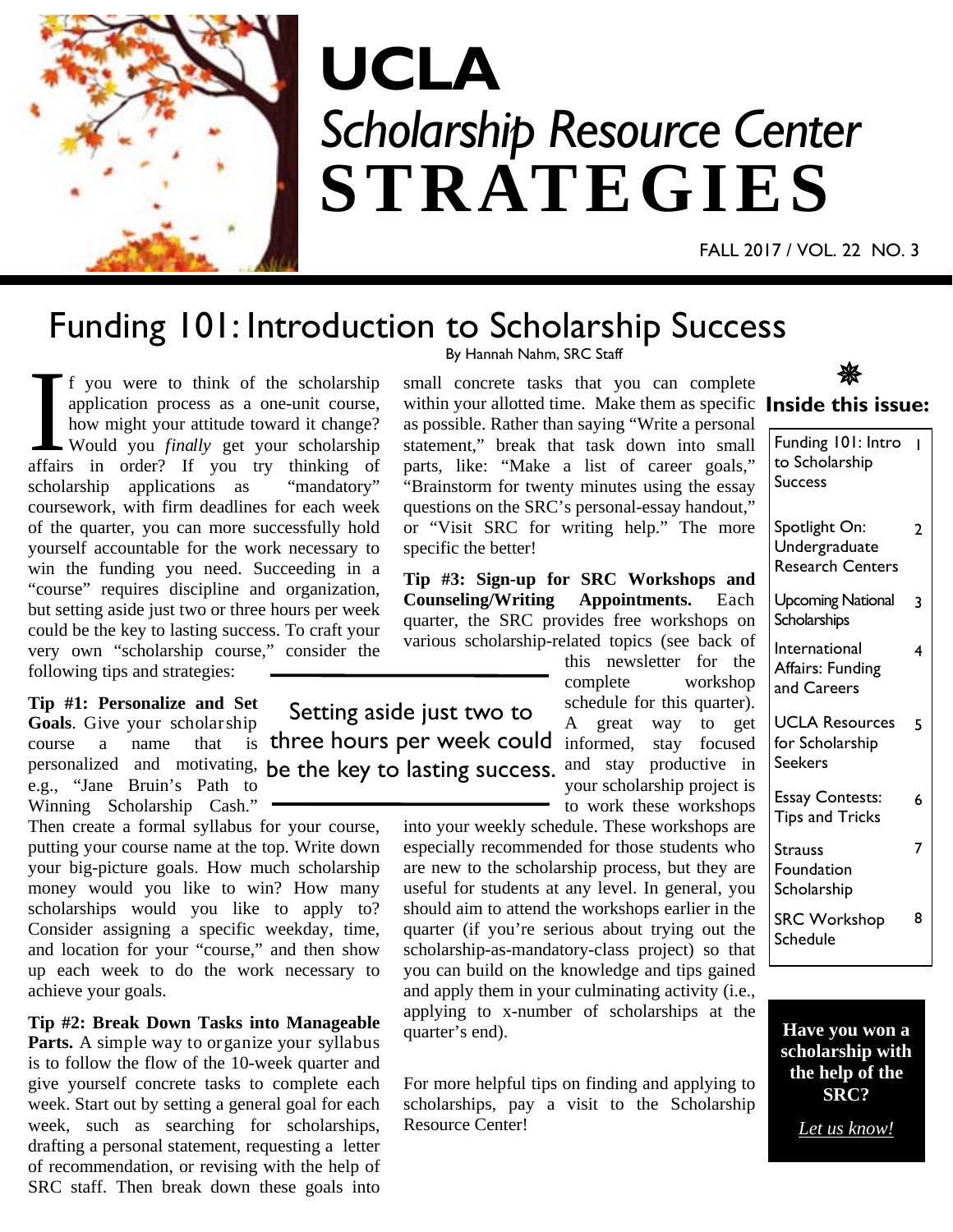### **Big Money for Big Questions: Research** *FUN***ds**

By Jeremy Schmidt, SRC Staff

id a class you took plant a seed in your brain? Did an experience you had spark a question? Do you have a research topic you've always wanted to dive deeper into? If so, you should check out the two centers on campus dedic experience you had spark a question? Do you have a research topic you've always wanted to dive deeper into? If so, you should check out the two centers on research projects.

Whether you're just starting out at UCLA or nearing the end of your time here, you can find fantastic mentoring for your burgeoning interest in research at both the Undergraduate Research Center for Humanities, Arts, and Social Sciences (URC -HASS) and the Undergraduate Research Center - Sciences (URC-Sciences).

The URC-HASS is run by Dr. Whitney Arnold and an incredibly dedicated staff. It offers a variety of research programs for students in the humanities, arts, and behavioral sciences; contract courses; scholarships; summer funding; travel grants; a journal; workshops; and an annual research week showcasing student projects. You could win \$5000 or more to support your research, so look over the materials on the center's website carefully. There are deadlines all throughout the year. Key dates include Friday of Week 2 of each quarter (for enrollment in SRP 99, the introductory Student Research Program course), November 15, March 1, May 1, and June 15.

One opportunity to keep in mind if you plan to attend graduate school in the future is the two-year Mellon Mays Undergraduate Fellowship Program run by the URC-HASS. Mellon Mays is geared toward outstanding juniors and transfer students from underrepresented groups who are planning to pursue a PhD. With the goal of diversifying the professoriate, the program provides mentoring for independent research projects, generous stipends, retreats, and up to \$10,000 toward the repayment of loans. Contact the URC-HASS during or before the very beginning of your junior year if you're even the slightest bit interested—they want to hear from you!

For students oriented more toward south campus, the URC-Sciences, directed by Dr. Tama Hasson and a superbly committed staff, has a similarly expansive array of opportunities: research and summer programs for students in a variety of science fields; a poster day; conferences; and much more. To keep track of relevant deadlines and programming, visit the URC -Sciences website and sign-up for their email newsletter (http:// www.ugresearchsci.ucla.edu/contact.htm).



One highlight of the URC-Sciences is the Clare Booth Luce Research Scholars Program, which has a November deadline and aims to support undergraduate women majoring in engineering and the physical sciences. The goal is to train high-potential women to enter graduate school and academic careers. As with the Mellon Mays, if you're considering the Luce Program you should contact the URC-Sciences office during or before the very beginning of your junior year.

More generally, with regard to all of the opportunities offered by the two Undergraduate Research Centers, please reach out to the staff at those centers, or to us at the Scholarship Resource Center, if you have any questions. All three offices are geared toward helping you find a path forward with whatever questions you hope to explore.

URC-HASS

 A334 Murphy Hall, Box 951430 Los Angeles, CA 90095-1430 (310) 825-2935 urhass@college.ucla.edu ugeducation.ucla.edu/urhass

 URC-Sciences 2121 Life Science Building 621 Charles E. Young Drive Los Angeles, CA 90095-1606 (310) 794-4227 urcsem@lifesci.ucla.edu ugresearchsci.ucla.edu

### **In 2016, students raised over 60 million dollars through crowdfunding.**

Want a piece of that action? Try Indiegogo.com or GoFundMe.com to raise some college cash.

Check out the **"GoFundMe for College" guidebook** for more info:

https://www.scribd.com/document/339324669/GoFundMe-for-College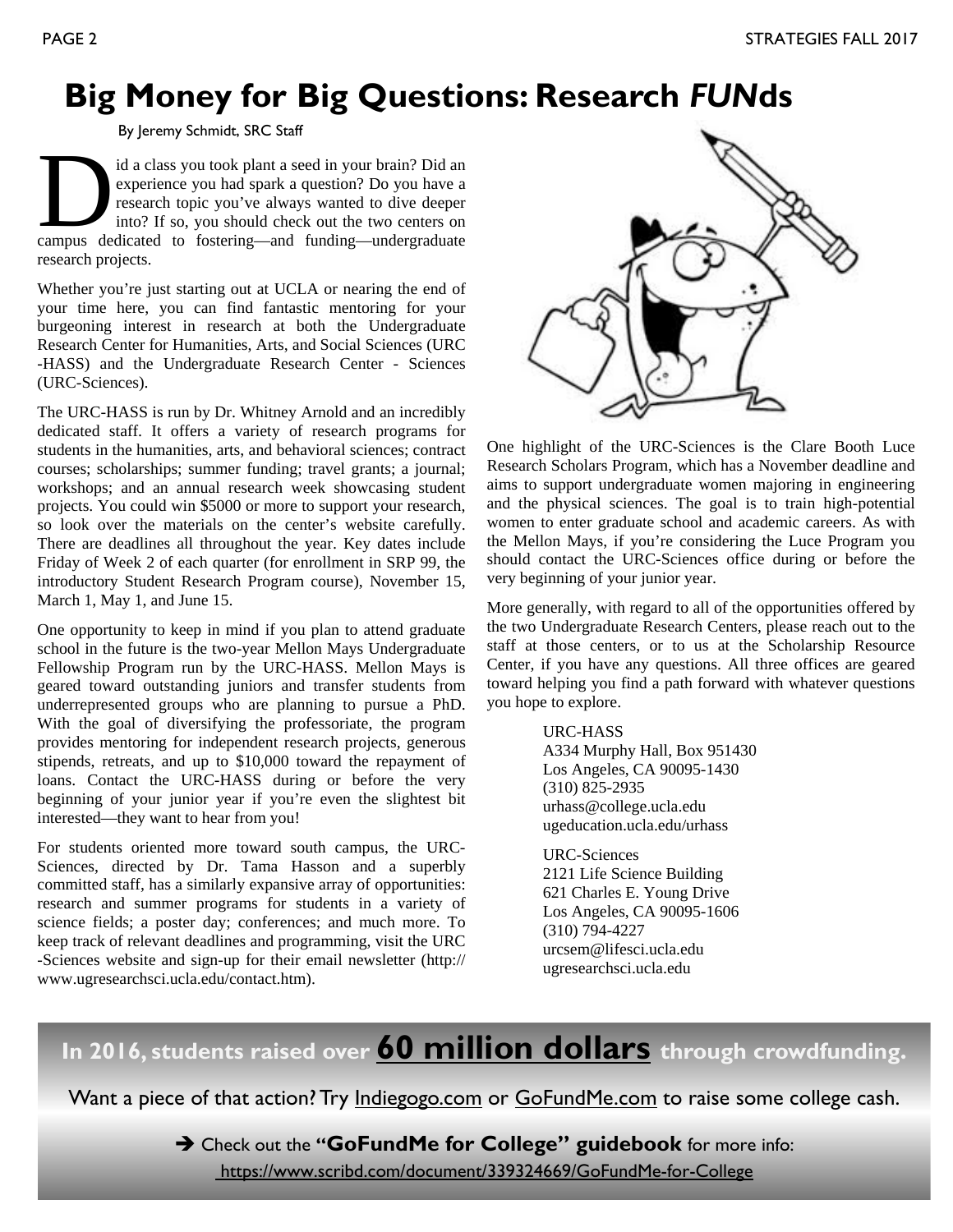## Did you know… THE SRC IS UCLA'S NATIONAL AND International Merit Scholarships office?

### Upcoming deadlines:

**GOLDWATER SCHOLARSHIP** For sophomores and juniors planning graduate study in mathematics, engineering, and the sciences. *CAMPUS DEADLINE 12/15/17*.

**TRUMAN SCHOLARSHIP** For juniors planning graduate study leading to careers in public service. *CAMPUS DEADLINE 1/9/18.* 

**BEINECKE SCHOLARSHIP** For juniors planning graduate study in the arts, humanities, or social sciences. *CAMPUS DEADLINE 1/9/18*.

**STRAUSS SCHOLARSHIP** For sophomores or juniors working on a public service project. *CAMPUS DEADLINE 2/2/18.* 

**UDALL SCHOLARSHIP** For sophomores and juniors interested in environmental public policy or tribal policy or Native American Health Care. *CAMPUS DEADLINE 2/2/18*.

### Interested in learning more about any of these opportunities? Contact the SRC.

### **RHODES, MARSHALL, MITCHELL, GATES, SCHWARZMAN, CHURCHILL, KNIGHT‐HENNESSY?**  *PLAN AHEAD!! THIS YEAR'S DEADLINES HAVE PASSED, BUT COME LEARN ABOUT NEXT YEAR'S CAMPUS APPLICATION PROCESS FOR THESE EXCITING GRADUATE SCHOLARSHIPS!*

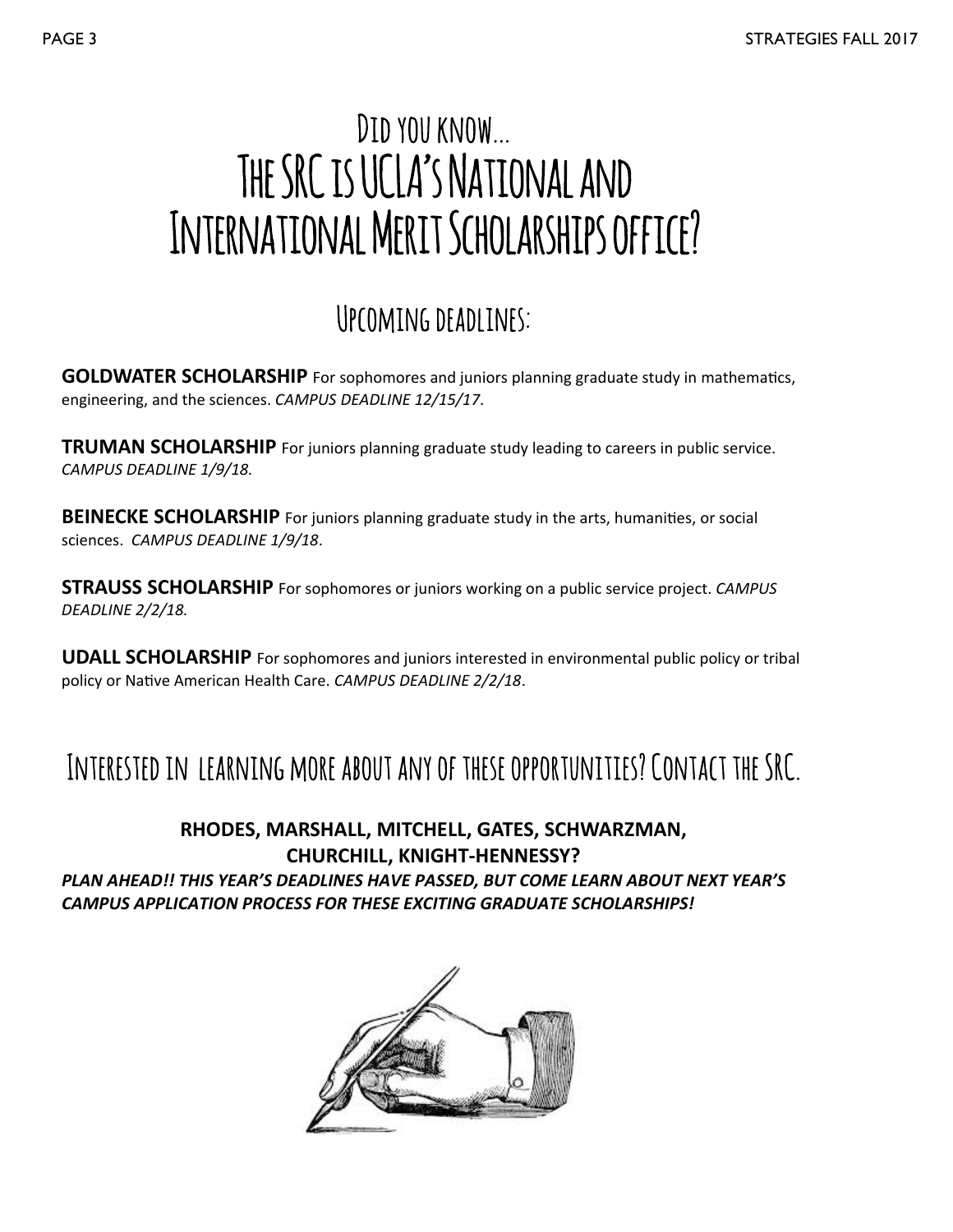## **International Affairs: Funding and Careers**

By Rebecca Lippman, SRC Staff

everal national organizations offer scholarships and stipends<br>to undergraduates interested in international affairs. Such<br>organizations encourage students to learn critical languages,<br>study abroad, take on internships and study abroad, take on internships and engage in public service projects. These experiences provide preparation for a variety of careers, including work in the Foreign Service.

Of course, not everyone who learns a new language, carries out a service project, or travels to a far-off country is destined to become a Foreign Service Officer. Many of these opportunities attract students who are interested only in becoming more well-rounded as they pursue their degrees — and that's fine! Seeking out federal funds in order to try new things is a wise way to cover some of your expenses, explore career opportunities, and attend summer internships and seminars that are as applicable to careers in government as they are to most professional roles in our increasingly globalized world.

Here you will find a number of funding opportunities for students interested in public policy, government, critical languages and cultures, international development, business administration and economics.

#### **Language Study**

Arabic, Azerbaijani, Bangla, Chinese, Filipino/Tagalog, Indonesian, Japanese, Khmer, Korean, Nahuatl, Persian, Portuguese, Punjabi, Quechua, Russian, Spanish, Swahili, Thai, Turkish, and Vietnamese. These languages are only *some*  of the languages currently in demand on the global market. Learn one now!

- The **Critical Language Scholarship** (http://clscholarship.org) offers summer funding for university students to learn a number of these languages. Applications are due in November.
- The UCLA International Institute offers both summer and academic year If you're a junior or a graduating senior, this is a great opportunity to funding to learn a number of these languages through the Foreign Language Area Studies Fellowship Program (FLAS) (http:// www.international.ucla.edu/institute/funding/122720). Awards are up to \$15,000 per student. Applications are due in February.
- The **Boren Foundation** (https://www.borenawards.org) offers awards between \$8,000 and \$30,000 for students to incorporate foreign languages and study abroad into their undergraduate or graduate degrees. Applications are due in January and February.

#### **Diversity and Public Service Projects**

The government is one of many employers interested in diversifying its workforce. There are several population-specific awards for students interested in public service, one of which is the **"Women in Defense" Horizons Scholarship** (http://wid.ndia.org/horizon/pages/ default.aspx). Applications are due in July.

to undergraduates interested in international affairs. Such consider the following opportunites: the \$7,000 **Udall Scholarship**  organizations encourage students to learn critical languages, (http://www.scholarshipcenter.ucla.edu/prestigious-scholarships/udall), Students interested in developing public service projects should the \$15,000 **Strauss Foundation Scholarship** (http:// www.scholarshipcenter.ucla.edu/prestigious-scholarships/strauss) and the \$5,000 **UCLA Global Citizens Fellowship** (http:// globalcitizens.studentaffairs.ucla.edu), applications for all of which are due in February. (Campus deadlines may be earlier!)

#### **Career Development and Graduate School**

If you have a genuine interest in learning about the basic concepts and skills required for working in public or foreign service, there are a number of opportunities to enrich your education through summer training as well as funded master's programs. The **Charles B. Rangel International Affairs Program** (http://www.rangelprogram.org/)

offers funding for Summer Enrichment seminars and career development for undergraduates, as well as fellowships for graduate study. Applications are due in February and September.

Additional funding opportunities to engage in upper division or graduate level courses of study related to government, such as Business Administration, Economics, Public Policy, International Affairs can be found through the **Truman Scholarship** (http:// www.scholarshipcenter.ucla.edu/prestigiousscholarships/truman), the **Thomas R. Pickering Foreign Affairs Fellowship** (http:// www.twc.edu/thomas-r-pickering-foreign-affairs -fellowship-program), and the **Donald M. Payne International Development Fellowship** (http://

www.paynefellows.org). Applications for all three are due in January.

#### **Public Service, Research or Teaching During your Gap Year**

think about taking a gap year abroad. There are several foundations that support recent graduates who wish to conduct research, community service projects or teach abroad. Both the **Samuel Huntington Public Service** Award (https:// www9.nationalgridus.com/huntington.asp), and the **Fulbright Fellowship Program** (https://grad.ucla.edu/funding/financial-aid/ fulbright-fellowships) are excellent and prestigious programs that allow recent graduates to gain experience abroad and consider careers in International Affairs. Applications are due in January and August.

These are just a few international and public service opportunities to receive funding for your college studies and make steps towards your future career. Come to the SRC for additional resources and guidance. Ready, set, explore!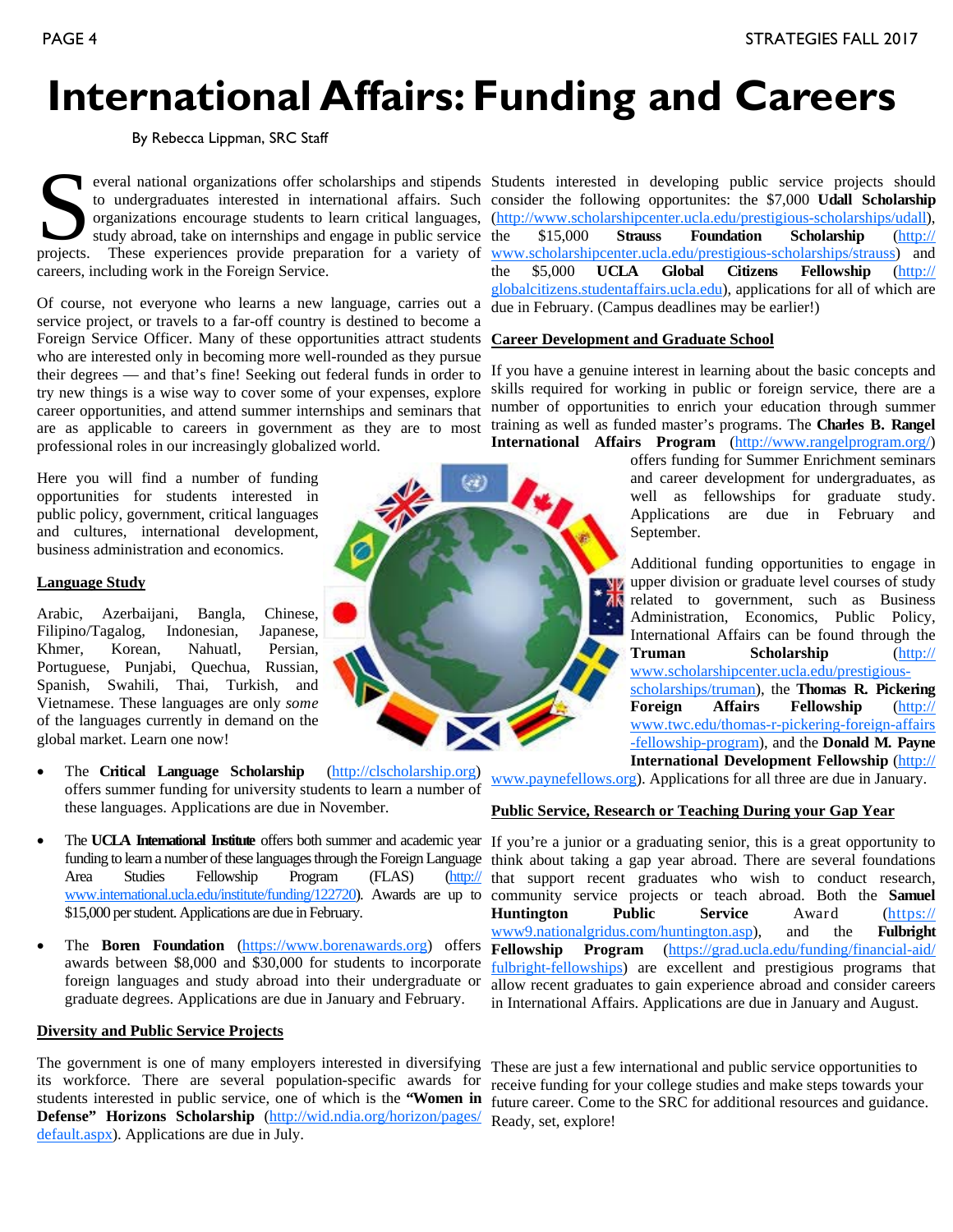### **UCLA Resources for Scholarship Seekers**

| If you want                                                                                                                               | You should go to                                                                                                                                                                                                                                |
|-------------------------------------------------------------------------------------------------------------------------------------------|-------------------------------------------------------------------------------------------------------------------------------------------------------------------------------------------------------------------------------------------------|
| $\rightarrow$ Proof of enrollment to send to a<br>scholarship organization or out-<br>side agency                                         | The Registrar's Office to get a free Verification Transcript.<br>The Registrar's Office is in 1113 Murphy Hall.                                                                                                                                 |
| $\blacktriangleright$ Assistance interpreting the E-Fan<br>or other Financial Aid documents                                               | →<br>The UCLA Financial Aid Office at A-129 Murphy Hall<br>(www.financialaid.ucla.edu) or (310) 206-0400.                                                                                                                                       |
| $\rightarrow$ Help with your medical/law<br>school personal statement                                                                     | The Career Center, to learn about their Pre-Professional advising ser-<br>vices (www.career.ucla.edu).                                                                                                                                          |
| $\blacktriangleright$ To find out about scholarships<br>for student research                                                              | $\rightarrow$ The Undergraduate Research Center in your discipline (either Life/<br>Physical Sciences or Arts/Humanities/Social Sciences) (www.ucla.edu/<br>research/undergraduate-research).                                                   |
| $\blacktriangleright$ To find resources for study<br>abroad                                                                               | The Education Abroad Program office (http://www.ieo.ucla.edu/<br>eap/). The SRC also offers a number of study abroad resources, includ-<br>ing books.                                                                                           |
| $\blacktriangleright$ To learn about scholarships for<br>AB-540 students                                                                  | The IDEAS student group: ideas@ucla.edu. The SRC also has a file of<br>resources for AB-540 students. The Bruin Resource Center is also an<br>excellent resource (http://www.brc.ucla.edu/).                                                    |
| $\rightarrow$ Help with your scholarship essay                                                                                            | The Scholarship Resource Center office in 233 Covel Commons. The<br>SRC offers individualized counseling and writing assistance<br>(scholarshipcenter.ucla.edu) or (310) 206-2875.                                                              |
| $\rightarrow$ To learn about departmental<br>scholarships for students in your<br>major                                                   | $\rightarrow$ Consult with departmental counselors and look at postings on depart-<br>mental bulletin boards and email listservs. Also, visit the SRC website<br>and find information about UCLA departmental scholarships on the<br>homepage.  |
| $\blacktriangleright$ To get motivated and learn tools<br>for starting your scholarship<br>search                                         | →<br>A Secrets for Winning College Cash workshop at the SRC. In a quick<br>introductory workshop plus a follow-up counseling session, you'll<br>jump-start your scholarship search and begin working on<br>some applications!                   |
| To know where to send your<br>outside scholarship checks                                                                                  | $\rightarrow$ The Financial Aid website (financialaid.ucla.edu), and make note of<br>the fact that the address is: Payment Solutions & Compliance Office,<br>UCLA, Box 957089, 1125 Murphy Hall, 405 Hilgard Ave, Los Angeles,<br>CA 90095-7089 |
| $\blacktriangleright$ To apply for a national/<br>international scholarship (such as<br>the Rhodes, Marshall, or Mitchell<br>Scholarship) | → Come to the Scholarship Resource Center and we can help<br>you get started on the process of applying for national and<br>international scholarships. Be sure to visit us the spring before<br>you want to apply.                             |
|                                                                                                                                           |                                                                                                                                                                                                                                                 |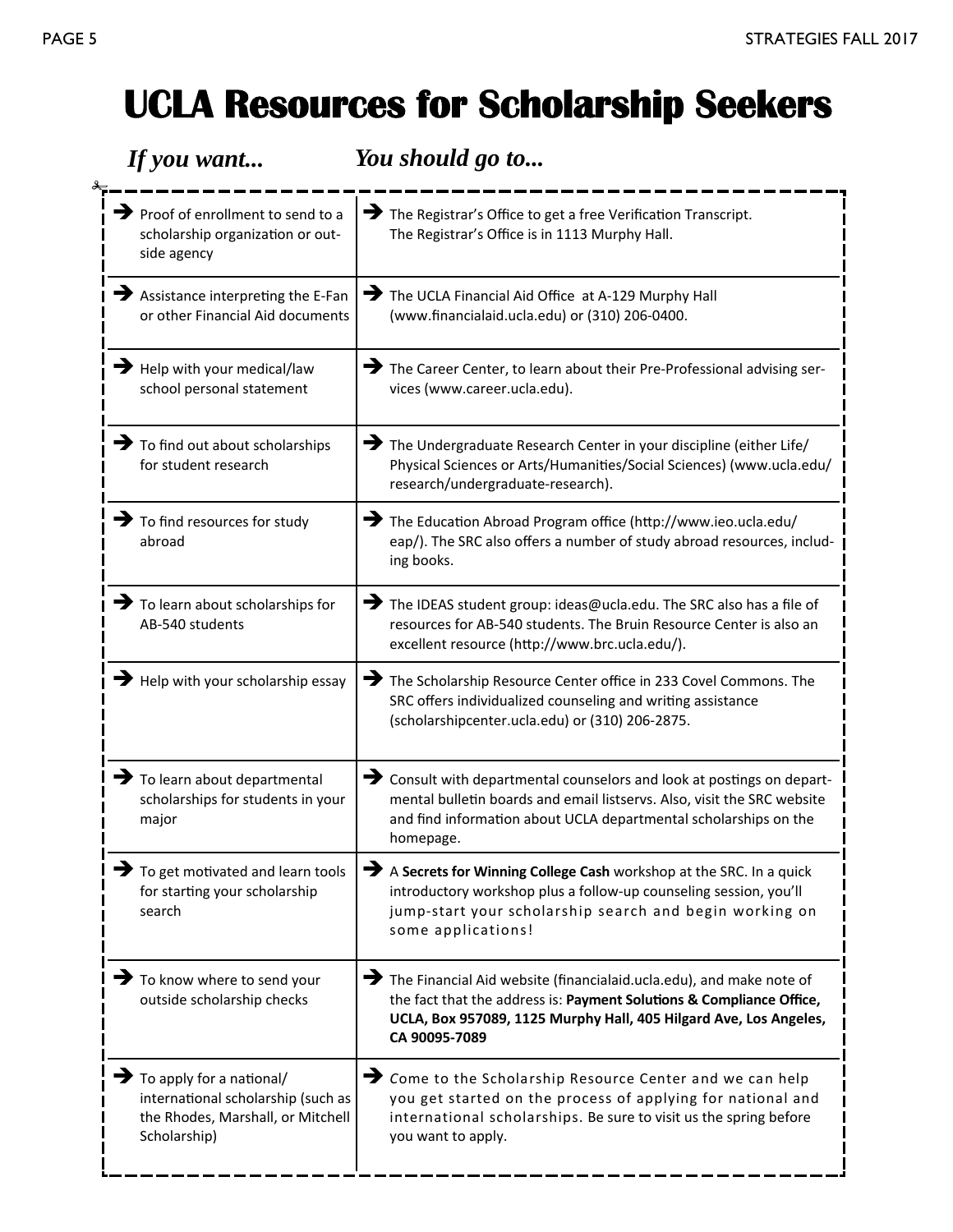### **Essay Contests: Tips and Tricks**

#### By Rebecca Blustein, SRC Staff

The availability of essay contests on the web is both a benefit and a challenge for students who are looking to win scholarship money. A benefit, because essay contests can be a faster, more fun alternative to traditional benefit and a challenge for students who are looking to win scholarship money. A benefit, because essay contests can be a faster, more fun alternative to traditional internet scams disguised as essay contests! There are many wonderful opportunities to win money by writing inventive and thoughtful essays on a broad range of topics. But it is important to go into the process prepared to separate the many good opportunities from the few bad ones.

How can you tell the difference between an essay contest that is what it appears to be and one that may not be worth entering? Which companies and foundations are really looking to invest in and support students like you—and which ones may be looking to take advantage of you?

Here are some tips to help you read the fine print of online essay contests and determine which are worth your time and which should be left behind:

- First, consider the company or organization that is sponsoring the scholarship. Alongside competitions sponsored by major corporations you might find an award sponsored by a small business, a local law firm, or even just a company you've never heard of before. Ask yourself a few questions: what is the organization's business? Why is it sponsoring a scholarship competition? Does it look to be legitimate? One way to check is to scan for complaints on the Better Business Bureau.
- Along those same lines: look at the website. If the site is sloppy (and especially if the English is poor), it might be a sign that their essay contest is not legitimate. At the very least, it suggests that they don't care very much about writing.
- Read the essay prompt closely. Some online companies use essay contests as a way of generating free content for their own sites. The worst offenders in this area are businesses specializing in "online reviews" or "digital marketing." If the theme of the essay contest is the same topic as the writing featured in the company's blog posts, that's a red flag—they may be looking for students to write their website for free.
- Read the rules carefully. Many essay contests stipulate that the essay you submit will become the property of the website as soon as you enter – and they can do anything they like with it, including publish part or all of it without crediting you. Some students won't mind this rule. Others will mind very much. So pay attention!



- Look carefully at how the company chooses the award winner. Do they review all entries and award the scholarship based on the merits of the essay or do they choose one at random? For example, the rules might say the following: "One applicant will be randomly selected at the end of each year for a \$1,200 scholarship." If an award is given "randomly," you are effectively entering a lottery, not an essay competition. Your mileage may vary—but it is probably more worth your time to apply for awards where your brilliant essay will help you win. Leave "random" selection to the lottery.
- A final caution: we've received "scholarship" announcements from some unscrupulous companies, including essay writing services (companies dedicated to helping students cheat, and cheating students out of an education). We don't believe that the chance at a couple hundred dollars outweighs the potential negative of having your name linked with a company like that in web searches, forever. If you're ever unsure about a contest, you can ask us about it.

We regularly post interesting essay contests on our bulletin boards and our Facebook and Twitter pages.

 Plan a visit to the *Scholarship Resource Center* to explore the bulletin boards and binders dedicated to essay contests and creative writing prizes. Our staff would be happy to assist you with your essay!

### **Follow us! Facebook.com/UCLASRC**

 **And find our updates on Twitter***:* **@uclasrc** 

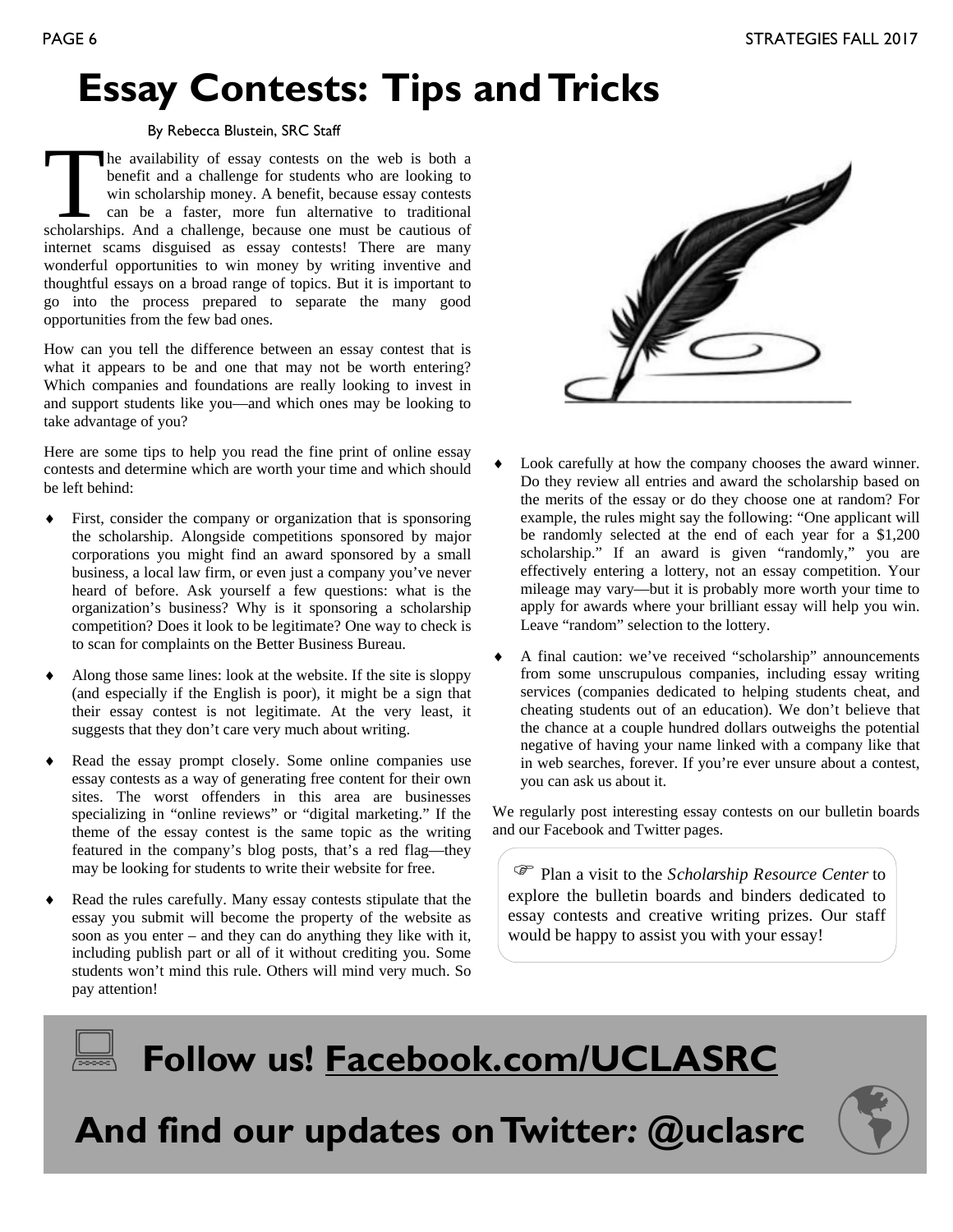

**Public Service Scholarships Since 1997** 

# \$15,000 to fund your project

## Sophomores & Juniors may apply www.straussfoundation.org

**UCLA Deadline: February 2nd, 2018\***



\*Submit your application to the UCLA Scholarship Resource Center, 233 Covel Commons, by 6pm.